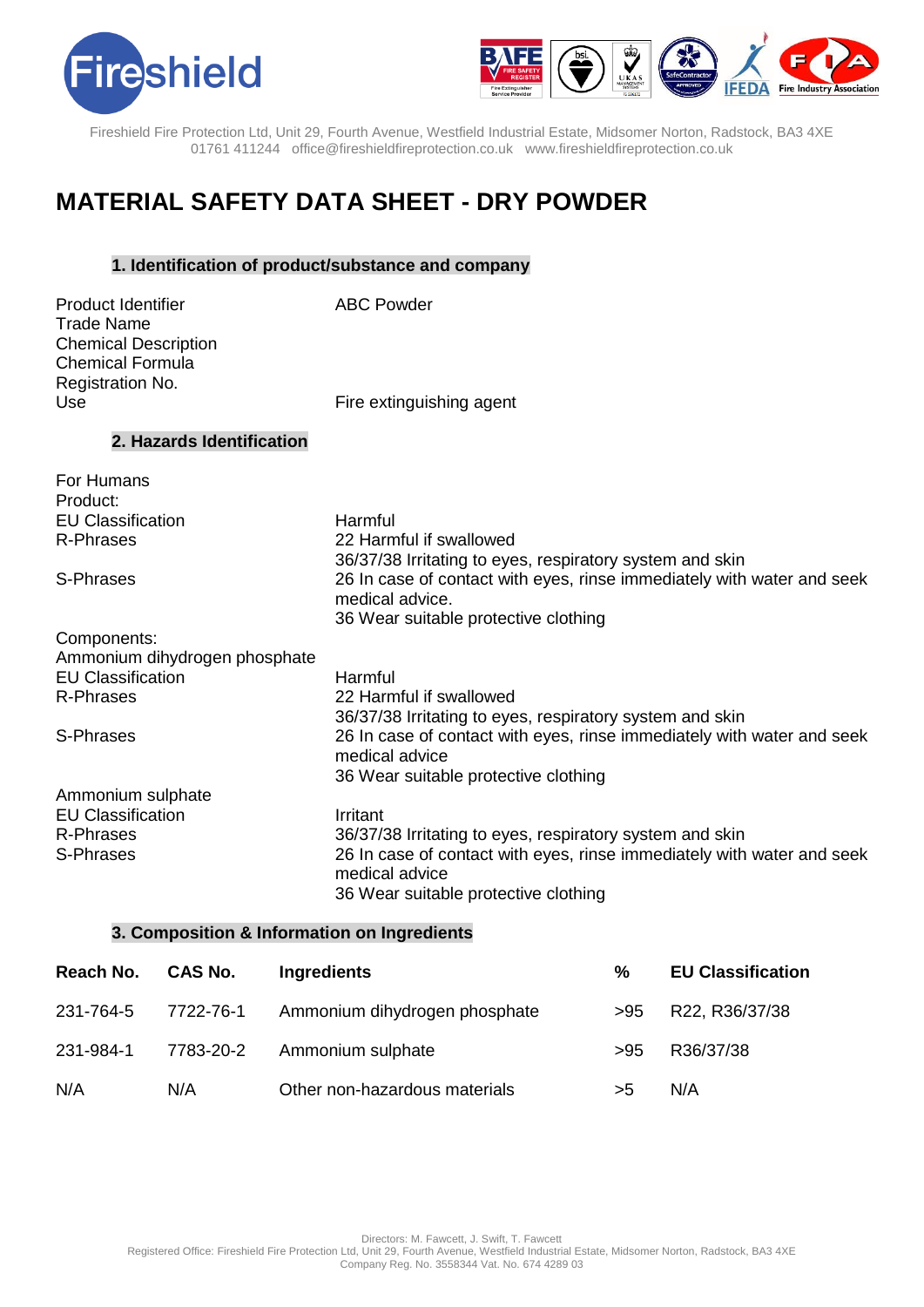



## **4. First Aid Measures**

| <b>Contact with Skin</b> |
|--------------------------|
| <b>Contact with Eyes</b> |
| Inhalation               |
| Ingestion                |

Wash off the skin using plenty of water. Hold eyelids apart and irrigate for a minimum of 10 minutes. Remove affected person to fresh air and rest. Rinse all the powder from the mouth with water and give affected person plenty of water to drink. Seek medical advice.

## **5. Fire Fighting Measures**

The product is a fire extinguishing agent. No special precautions are required.

## **6. Accidental Release Measures**

Use a vacuum cleaner to reduce dust formation and remove to sealed bags or containers for disposal in accordance with local Controlled Waste Regulations.

## **7. Handling & Storage**

Handling Thandling Use local mechanical exhaust ventilation and suitable containment methods. Keep personnel exposure to a minimum. Storage Keep the product in a cool dry place away from vibration to minimise compaction of the product.

#### **8. Personal Protection & Exposure Controls**

| <b>Personal Protection</b>     |                                                               |
|--------------------------------|---------------------------------------------------------------|
| Eye Protection                 | Wear suitable dust-proof goggles                              |
| <b>Respiratory Protection</b>  | Use suitable dust mask or respirator Keep exposure below OES  |
| <b>Skin/General Protection</b> | Wear overalls and gloves suited to the task                   |
| Exposure Standards (UK)        |                                                               |
| <b>OES</b>                     | 10mg/m <sup>3</sup> total dust: 5mg/m <sup>3</sup> resp. dust |
|                                | Time-weighted averages: 8 hours                               |
| <b>Nuisance Dust Limit</b>     | OSHA TWA: 15mg/m <sup>3</sup>                                 |
|                                | ACGIH TLV-TWA 10mg/m <sup>3</sup>                             |

Neither this preparation nor the substances contained in it have been listed as carcinogenic by National Toxicology Program I.A.R.C. or OSHA.

### **9. Physical & Chemical Properties**

| Appearance                           | Yellow solid powder         |
|--------------------------------------|-----------------------------|
| Odour                                | None                        |
| <b>Boiling Point</b>                 | Not applicable              |
| <b>Flash Point</b>                   | Non-flammable               |
| Autoignition                         | Non-flammable               |
| рH                                   | 4.5 as 1% solution in water |
| <b>Explosive Properties</b>          | None                        |
| Solubility in Water                  | 38g/100ml                   |
| Density at 20°C (kg/m <sup>3</sup> ) | $1050 + 10$                 |
| <b>Oxidising Properties</b>          | Not an oxidiser             |
| Vapour Pressure                      | Not applicable              |
| <b>Relative Density</b>              | Not applicable              |

Directors: M. Fawcett, J. Swift, T. Fawcett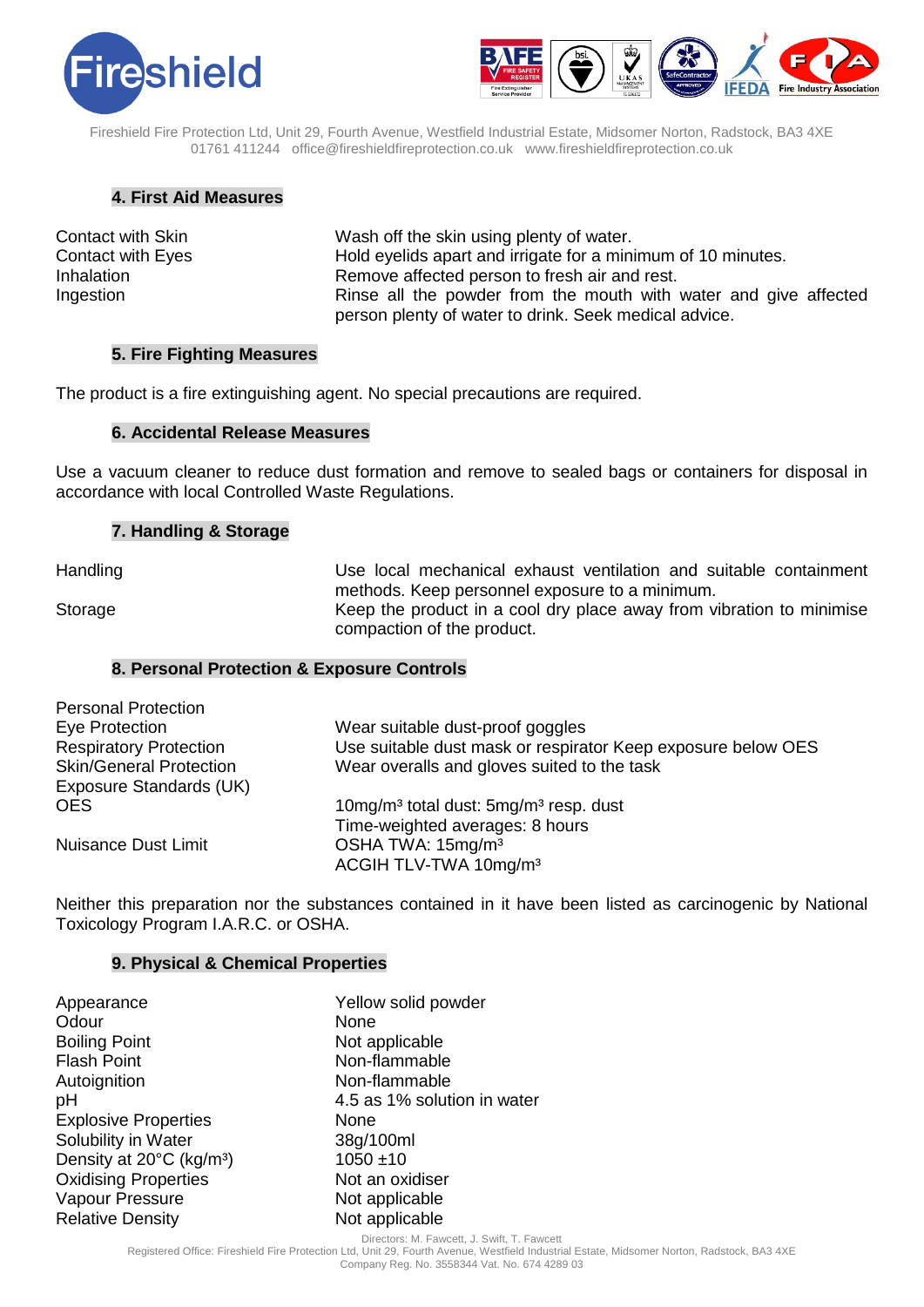



# **10. Stability & Reactivity**

| Stability                                                                                                               | <b>Stable</b>                                                                                                                              |              |
|-------------------------------------------------------------------------------------------------------------------------|--------------------------------------------------------------------------------------------------------------------------------------------|--------------|
| Conditions to avoid                                                                                                     | Damp powder becomes hard and is not suitable for firefighting                                                                              |              |
| Hazardous decomposition products                                                                                        | purposes<br>Normally stable.<br>Hazardous polymerization will not occur                                                                    |              |
| Materials to avoid                                                                                                      | Will react to alkalis and give off ammonia                                                                                                 |              |
| 11. Toxicological Information                                                                                           |                                                                                                                                            |              |
| <b>Test Data</b>                                                                                                        | Product has not been tested for toxicological effects. Product is treated<br>as a nuisance dust.                                           |              |
| Components:                                                                                                             | Ammonium dihydrogen phosphate<br>Ammonium sulphate                                                                                         |              |
| <b>Exposure Hazards:</b>                                                                                                |                                                                                                                                            |              |
| <b>Skin Contact</b>                                                                                                     | Mild irritant only                                                                                                                         |              |
| Ingestion                                                                                                               | Non-harmful                                                                                                                                |              |
| Eye Contact                                                                                                             | Dust can cause irritation and discomfort                                                                                                   |              |
| Inhalation                                                                                                              | Lung function impairment if inhaled over a long period of time                                                                             |              |
| 12. Ecological Information                                                                                              |                                                                                                                                            |              |
| Ecotoxicity<br>Biodegradability<br><b>Mobility</b><br><b>Bio accumulative Potential</b><br><b>Other Adverse Effects</b> | No data available<br>Not relevant<br>Not relevant<br>Not determined<br>Ozone depletion potential<br>Photochemical ozone creation potential | None<br>None |
|                                                                                                                         | Global warming potential                                                                                                                   | None         |

## **13. Disposal Considerations**

Do not dispose with alkalis. Waste to be disposed of in accordance with local Controlled Waste Regulations.

## **14. Transport Information**

| None           |
|----------------|
| Not applicable |
| Not classified |
| Not classified |
| Not classified |
|                |

## **15. Regulatory Information**

| <b>EC Classification</b> | Harmful                                                                                                                        |
|--------------------------|--------------------------------------------------------------------------------------------------------------------------------|
| Hazard Symbol            | Xi                                                                                                                             |
| R-Phrases                | 22 Harmful if swallowed                                                                                                        |
|                          | 36/37/38 Irritating to eyes, rinse immediately with water and seek<br>medical help                                             |
| S-Phrases                | 26 In case of contact with eyes, rinse immediately with water and seek<br>medical help<br>36 Wear suitable protective clothing |